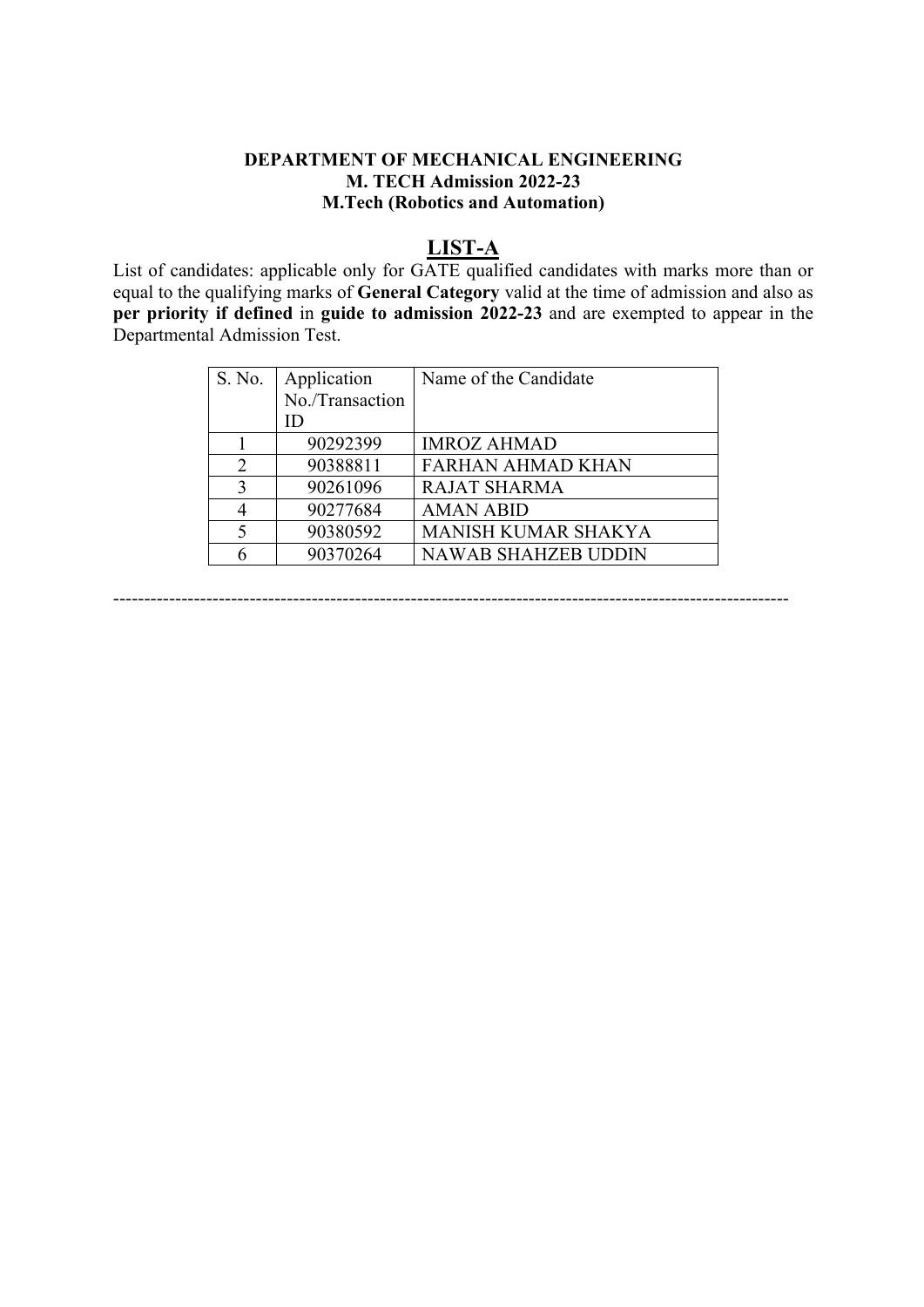## **LIST-B M. TECH Admission 2022-23**

### **List of candidates provisionally allowed to appear in the Departmental Admission Test of M. Tech (Robotics and Automation)**

#### **NOTES:**

- (i) The candidates are required to download their **Admit Card/Hall Ticket** from website of the Controller of Examination, AMU, Aligarh.
- (ii) The candidates **must bring two photographs** (printed version of the same photograph which was uploaded in the application form).
- **(iii)** Permission to appear in the admission test should not be considered as eligibility for admission in M. Tech **(Robotics and Automation)** programme. All eligibility conditions for admission will be verified at the time of admission.

Date (Day) and time of Test: **06. 07. 2022 (Wednesday), Time: 3:00 PM;** Duration: **02 hours**

| S. No.         | Application     | Name of the Candidate     |  |
|----------------|-----------------|---------------------------|--|
|                | No./Transaction |                           |  |
|                | ID              |                           |  |
| $\mathbf{1}$   | 90252364        | <b>MISBAH KHAN</b>        |  |
| $\overline{2}$ | 90254822        | <b>ZAUFISHAN SALEEM</b>   |  |
| $\overline{3}$ | 90330680        | <b>TAIBA NAZ</b>          |  |
| $\overline{4}$ | 90390672        | <b>UROOJ FATIMA</b>       |  |
| 5              | 90328449        | <b>MANTAZA MUDASSIR</b>   |  |
| 6              | 90363212        | <b>FALAK FATIMA</b>       |  |
| $\overline{7}$ | 90366847        | <b>MOHAMMAD AMMAR</b>     |  |
| 8              | 90226890        | RAHUL KUMAR SHARMA        |  |
| 9              | 90348786        | <b>SAUKAT ALI KHAN</b>    |  |
| 10             | 90236407        | <b>SUHAIB ABBAS</b>       |  |
| 11             | 90227875        | <b>SYED MOHD MUSHEER</b>  |  |
| 12             | 90264840        | <b>HOMENDRA RAJPUT</b>    |  |
| 13             | 90375337        | <b>JAGESH KUMAR</b>       |  |
| 14             | 90313980        | <b>MOHD ZAID</b>          |  |
| 15             | 90233095        | <b>ABDULLAH AL UMAR</b>   |  |
| 16             | 90252322        | <b>MD ASIM ALAM</b>       |  |
| 17             | 90366788        | <b>FARMAN MANSURI</b>     |  |
| 18             | 90236404        | <b>AKHTAR WARSI</b>       |  |
| 19             | 90386676        | <b>ARMAN AGHAZ</b>        |  |
| 20             | 90392031        | <b>SYED MOHD ABDULLAH</b> |  |
| 21             | 90350885        | <b>SUMIT KUMAR JADAUN</b> |  |
| 22             | 90296505        | MOHAMMAD SADIQUE EJAZ     |  |
| 23             | 90344428        | MD GHUFRAN JAMALI         |  |
| 24             | 90340558        | <b>MOHD AMIR</b>          |  |
| 25             | 90238228        | <b>ARMAN UL HAO</b>       |  |

Venue of the Test: Z. H. Engineering College (Main Building)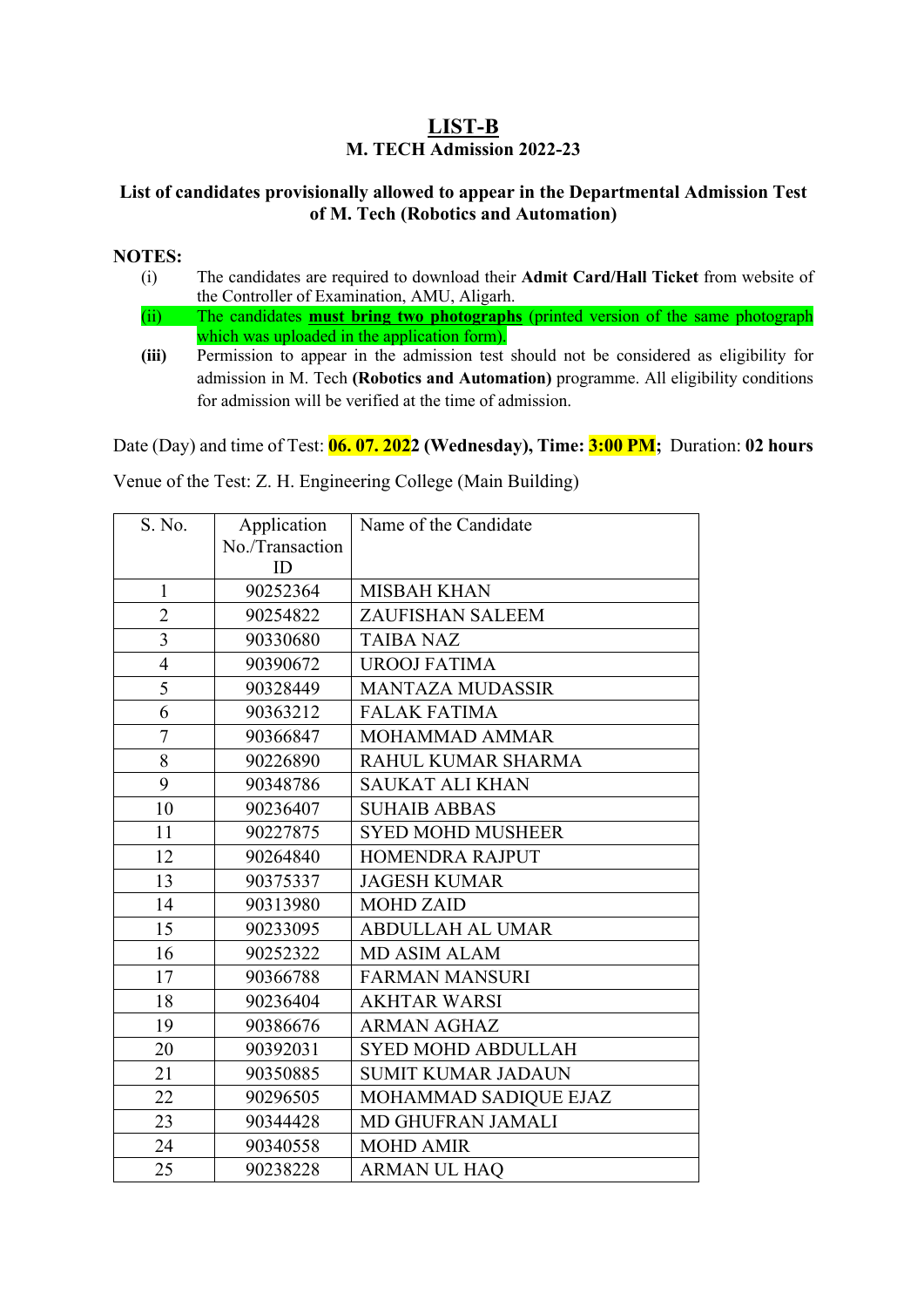| S. No. | Application     | Name of the Candidate     |  |
|--------|-----------------|---------------------------|--|
|        | No./Transaction |                           |  |
|        | ID              |                           |  |
| 26     | 90275197        | <b>NOMAN ZAHEER</b>       |  |
| 27     | 90250781        | <b>MOHD KASHIF QUAMAR</b> |  |
| 28     | 90261770        | <b>SAIF ALAM ANSARI</b>   |  |
| 29     | 90280549        | <b>TABISH KHAN</b>        |  |
| 30     | 90372217        | <b>MOHD MOMIN AMAN</b>    |  |
| 31     | 90295219        | SAIYED MOHAMMAD ALI       |  |
| 32     | 90314312        | <b>SARFARAZ KHAN</b>      |  |
| 33     | 90354547        | <b>MOHD SIRAJ</b>         |  |
| 34     | 90326723        | <b>MOHD SALMAN</b>        |  |
| 35     | 90383370        | <b>ANAS ANWAR KHAN</b>    |  |
| 36     | 90367938        | <b>FAIZUL AHAD</b>        |  |
| 37     | 90364777        | <b>SYED AREEB HASAN</b>   |  |
| 38     | 90365394        | MUHAMMAD AAZAM WAHEED     |  |
| 39     | 90363647        | <b>QASIM ATEEQUE</b>      |  |
| 40     | 90371046        | MOHAMMAD RAFEY            |  |
| 41     | 90361599        | <b>SAQUIB</b>             |  |
| 42     | 90366404        | <b>MOHD FAIZAN</b>        |  |
| 43     | 90370860        | <b>MD ARZU</b>            |  |
| 44     | 90381452        | <b>RIYAZ AHMAD</b>        |  |
| 45     | 90390162        | <b>MERAJUL HASAN</b>      |  |

------------------------------------------------------------------------------------------------------------